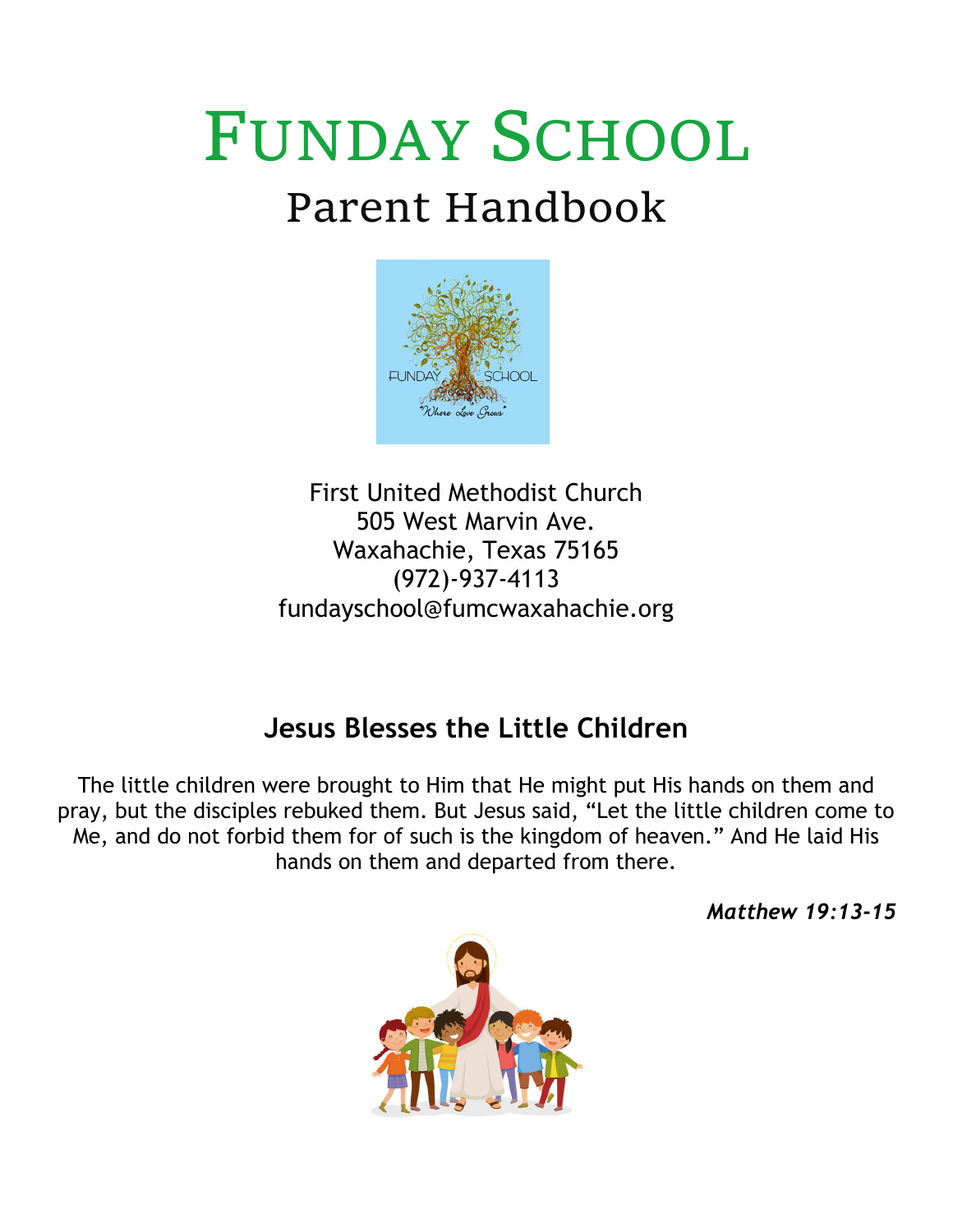#### **OUR PURPOSE**

Funday School is a ministry of First United Methodist Church ("FUMC") to parents of young children in our community. Preschoolers are offered the opportunity to spend time with children their age two days a week and learn in a loving, Christian environment. Parents can feel secure knowing their child is in an enriching atmosphere while they are away.

At Funday School, your child will learn through play, hands-on activities, ageappropriate art, music, and exercise time. Students learn basic preschool skills, have fun, and receive lots of love and encouragement to develop a healthy, positive feeling about himself/herself and develop a love for learning.

As a ministry of FUMC, we feel it is our responsibility to teach children from a Christian perspective. Bible stories, songs, and prayers are part of our curriculum. We are inclusive in our approach and do not instruct children in United Methodism. We realize that families from many denominations participate in the program, and we are respectful of parents' responsibility for involving their children in church and Sunday school.

If you or your family does not have a church home, we invite you to worship with us. Our pastor and church staff are available to you and your family.

**Rev. Kevin Tully -** Senior Pastor 972-937-4400 kevin1204@gmail.com **Felicia Bumgarner** – Director of Children's Ministries 972-937-4400 felicia@fumcwaxahachie.org **Krista Bartos** - Funday School Director 972-937-4113 fundayschool@fumcwaxahachie.org



**Laura Northcutt** - Funday School Board President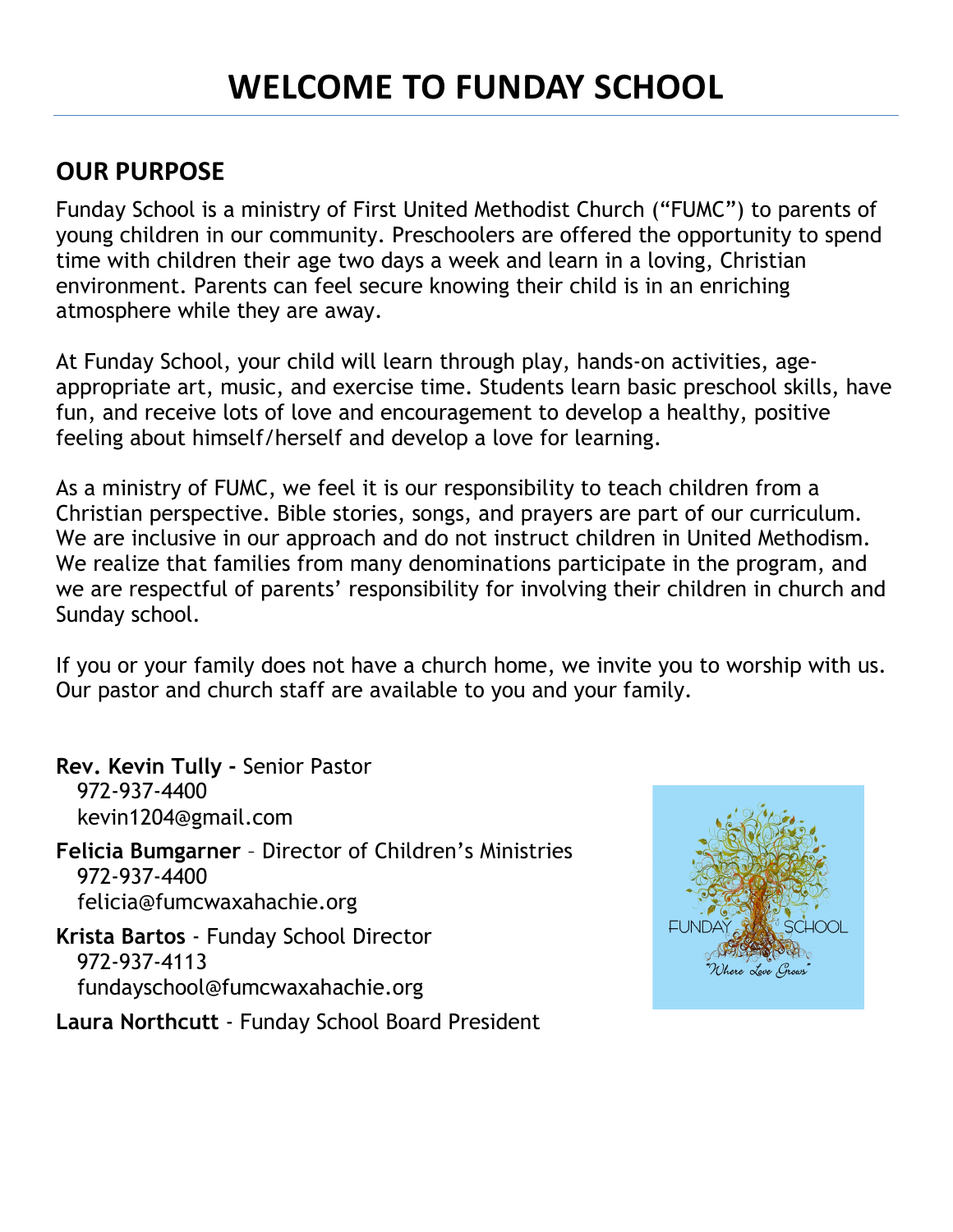### **ENROLLMENT**

Enrollment is open to children 6 months to 5 years of age. All enrollment forms must be completed and signed prior to the first day that your child attends.

# **HOURS OF OPERATION**

Classes are held each Tuesday and Thursday from 8:30 am to 2:00 pm. All school holidays and inclement weather closings of Waxahachie I.S.D. will be observed, including delays in the start time. (Example: If W.I.S.D. is on a two-hour delay, we will begin at 10:30 am.) We will honor any "bad weather" days and early release days the W.I.S.D. deems necessary. There may be times that we are unable to give you timely notice of such days. In this case we will post a sign on the door. These days will not be made up. We reserve the right to make changes, as necessary. You will be notified in advance of any changes to the calendar when possible.

# **REGISTRATION AND SUPPLY FEES**

For a child to be enrolled in Funday School, a non-refundable/non-transferable registration fee of \$50.00 is due at the time you register your child for Funday School. There will also be a \$50 supply fee for each semester and \$30 supply fee for summer sessions, which are non-refundable as well.

# **TUITION**

Tuition is payable monthly via Procare and is due the first day of the month. Tuition is based on one school year's budget requirements, which includes building usage, maintenance, salaries, and ongoing fixed expenses for program operation. Our 2021-2022 tuition is a flat monthly rate of \$100.00 for 1 day a week per month and \$200.00 for 2 days a week per month. We operate as a non-profit organization, but we do have bills to pay, so we appreciate your timely payment. A late fee of \$25.00 will be incurred if tuition is not received by the  $2<sup>nd</sup>$  Thursday of the month. If temporary arrangements need to be made, please contact an administrator in the office.

# **REFUNDS/MAKE-UP DAYS**

No refunds will be made for days missed or if the school is closed due to illness or unforeseen circumstances such as bad weather, pandemic, or building maintenance problems.

# **TOURS AND MEET THE TEACHER**

Scheduling and attending a tour of Funday School is required prior to enrollment. During tours, parents can meet the staff members, visit classrooms and playground areas, and ask any questions they might have about Funday School.

Meet the Teacher will be held before school begins for the children and parents to visit the classroom and meet the teachers together. This will give your child the opportunity to meet his/her teachers and other children in his/her class.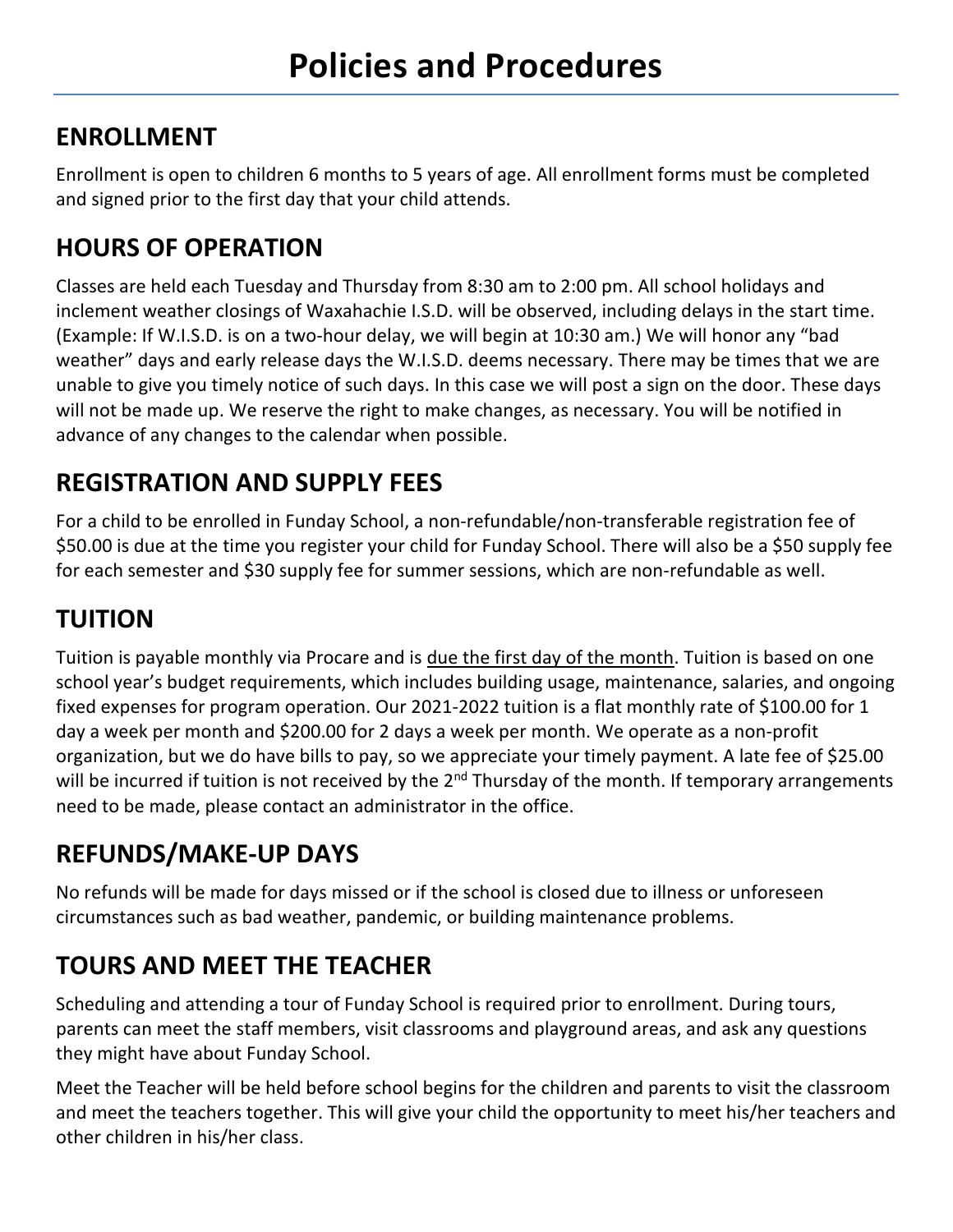# **CLASS PLACEMENT**

Funday School follows W.I.S.D. guidelines when determining class placement for our students. The child's age on September 1 of the current school year will determine which class the child is placed in. He/she will remain in that class for the entire school year. Children are assigned to new classes at the beginning of each school year.

### **ARRIVAL AND PICKUP**

For the teachers to have sufficient time to prepare, children should not arrive before 8:30 am. However, we do want to stress the importance of your child arriving by 9:00 am. When a student arrives later than this, he/she is missing out on classroom activities and will not get the full benefit of our program. Late arrival also causes disruption in the classroom. We understand that drop-off time can be stressful and upsetting for some parents and children. Please know that we will do everything in our power to comfort your child and make them comfortable. We recommend a quick kiss, hug, and a reassuring smile goodbye. You are always welcome to call the school to check on your child.

For safety, Funday School doors will be locked at 9:15 am.

At the end of a school day, if your child is not picked up by 2:00 pm, a late fee of \$10.00 will be charged beginning at 2:05 pm and \$5.00 each 5 minutes thereafter. It is very important that your child be picked up on time. Children often become anxious when they are not picked up on time. In an emergency, please call the office to let us know you will be late; this will help the teachers to reassure the child who is waiting.

# **ABSENCES**

Since the fees set forth are minimal for operation of our program, there can be no refunds for temporary absences. Continued payment assures that the child's place will be held. If your child will be absent, please call Funday School at 972-937-4113 as early as possible. If your child misses 4 consecutive school days without contacting our office, we cannot secure your child's spot in our program.

# **FUNDRAISER REQUIREMENT**

To attend Funday School, each family **must** commit to participate in Funday Run Day, which is a Tot Trot held the first Thursday in March during school hours. Each family is *required* to sign up on Pledgestar and collect a minimum of \$50 in pledges. This is our one and only fundraiser, and it allows for Funday School to purchase current educational materials and update and improve our facility where needed while keeping our tuition costs low and comparable to other schools. It is important to us that we remain an affordable option to our community. We will also host a virtual silent auction on this day. *Even if you are unable to attend the event, collecting the minimum pledge amount is still required.*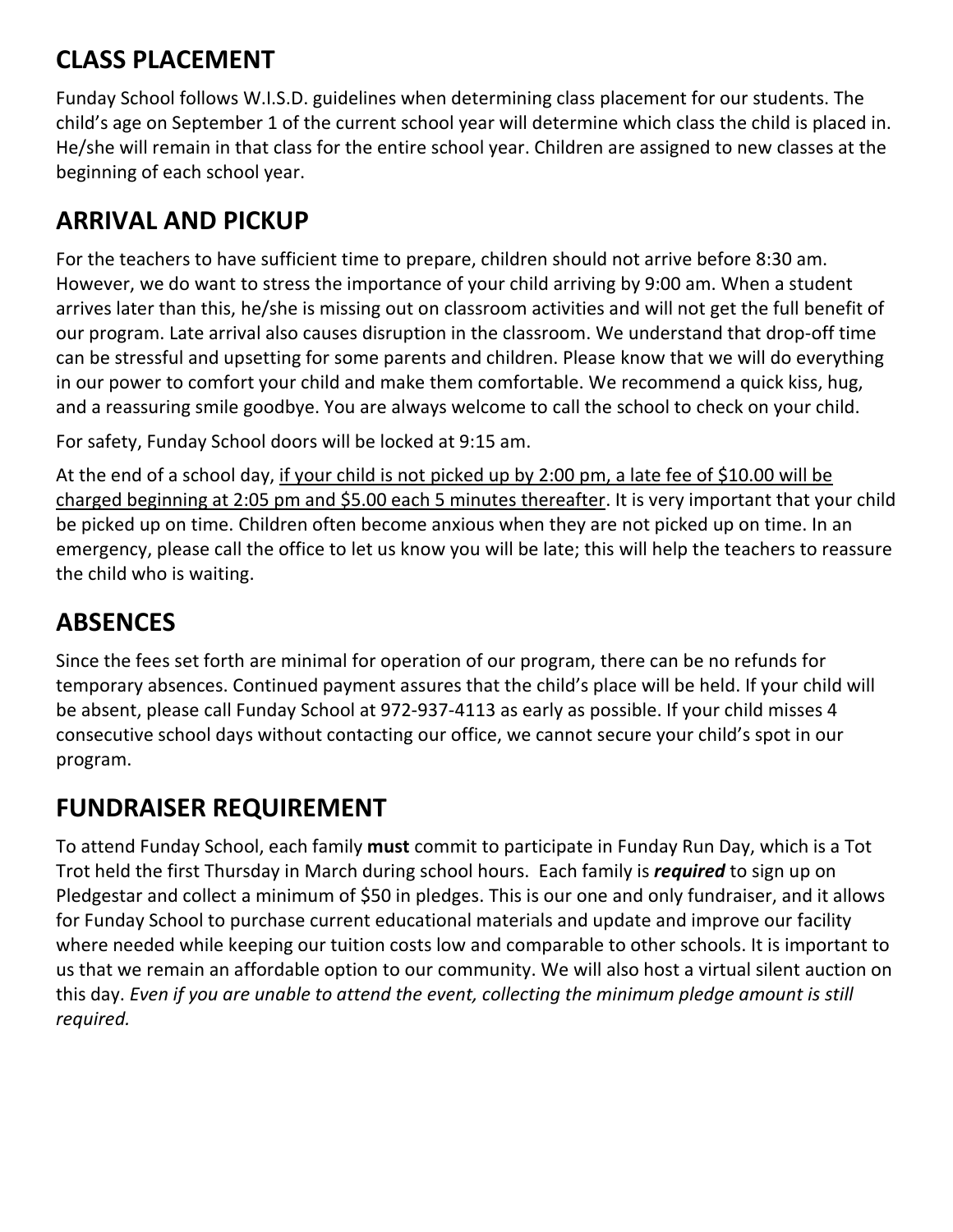# **BOARD**

Funday School is a ministry of FUMC and is such governed by a Board composed of the following:

- Funday School Director
- FUMC Minister
- Representatives from FUMC

The Funday School Board meets regularly to review and evaluate programming and policies and to strategically vision for the future of the program. Members give of their time and talents to advise and assist the director in making plans and decisions. We thank each of them for their part in our ministry. Please feel free to contact us if you have any questions or comments.

# **EMERGENCY NUMBERS**

Parents are responsible for keeping current the emergency numbers on file at school. Forms for updating emergency contacts, home address, and phone numbers – home, work, and cell for both Mom and Dad – are in Funday School. In the event of an emergency, a parent or guardian will be contacted immediately.

# **DISMISSAL TO ANOTHER PERSON**

If someone else will be picking up your child, please provide the office with the person's name and have him or her prepared to show a picture I.D. when they pick up your child. In an unplanned situation where prior notice has not been given, you must notify the directors by email or phone call before 2:00 pm with the person's name and they will be required to show a picture I.D. These policies are for the protection of your child and will be enforced.

# **WITHDRAWAL**

If it becomes necessary to withdraw a child during the school year, the directors of the program must be informed in writing at least two weeks before the date of withdrawal. A final tuition statement will be prepared at time of notice.

# **BIRTHDAYS**

We realize that birthdays are very important to preschoolers. Families have the option of sending in age-appropriate treats or prizes for your child's classmates on his/her birthday. Please know that you do not have to send treats with your child on his or her birthday. Teachers take great pride in making your child feel special on their birthday.

If you do feel the need to send something for your child to enjoy with her or his classmates, please let the teachers know in advance. Some great birthday treat suggestions are donut holes, cookies, brownies, chocolate pretzels, or rice krispie treats

If your child wishes to pass out invitations for his/her birthday party, please be sure all children in the class are invited. Otherwise, please deliver the invitations outside of school.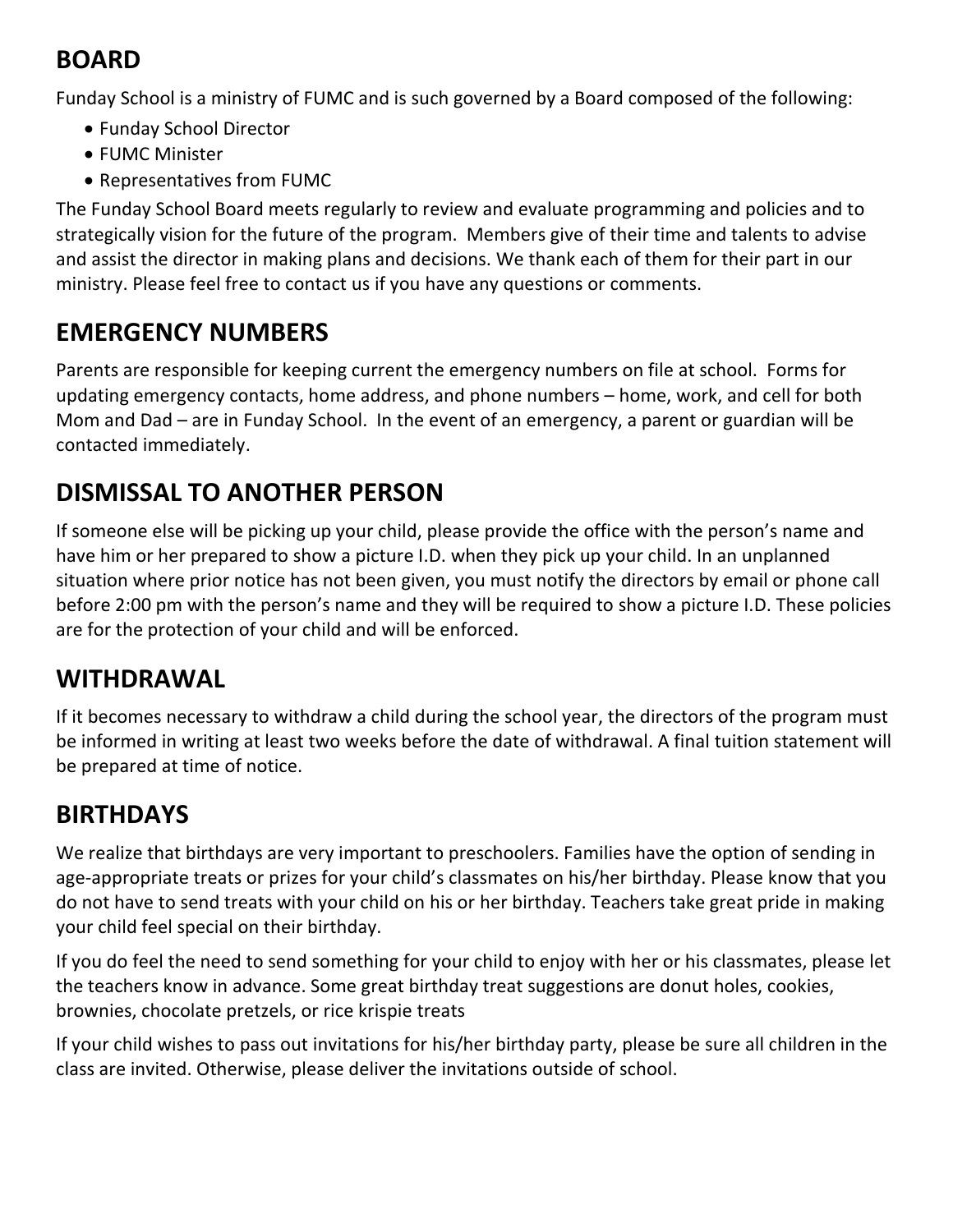# **METHODS AND MATERIALS**

Funday School has adopted *Thompson's Scope & Sequence* to enhance our teachers' ability to incorporate intentional teaching and assessment of young children. *Thompson's Scope and Sequence* is a tool designed to assist teachers with implementing a developmentally appropriate curriculum that is intentional and effective. The *Scope and Sequence* is organized using discipline areas (Language Arts, Math, Social Studies, Science, Fine Motor, Gross Motor, and Music) and months of a school year (September - May). The sequential order of developmental milestones is a guide for teachers to ensure children are fully grasping the skills and concepts embedded within each month before moving forward. There are 8 age-levels to the Scope & Sequence ("scope"), ranging from 3 months - kindergarten. The age brackets are: 3-11 months, 12-16 months, 17-23 months, 24-29 months, 2 1/2 - 3 years, 3 1/2's (which can be used for all 3's), pre-kindergarten (4's), and kindergarten. Since there is a wide range in children's development, teachers can use more than one scope.

We also use a Christian-based curriculum, *WEE Learn*, in which Bible stories are incorporated into our weekly lessons/themes. *WEE Learn* incorporates the use of books, music, nature, and toys to illustrate Christian fundamentals. Age-appropriate learning activities are designed to lay a foundation for understanding God, Jesus, Bible, church, self, family, others, and the natural world. *WEE Learn* also includes learning centers and group activities as well as activities for pre-reading, pre-writing, phonics, and number skills.

We use the *Handwriting Without Tears* curriculum to provide developmentally appropriate, multisensory strategies for early writing skills.

# **ENRICHMENT ACTIVITIES**

- Physical Education (Gym) All ages will attend gym class on Tuesdays. It is important for young children to develop appropriate gross motor skills and they will spend time engaged in activities that promote large muscle development. Gym class also follows *Thompson's Scope & Sequence* regarding what gross motor skills each class level should be learning or improving upon*.*
- Music All age groups will participate in music class on Thursdays. This program is designed to give children the opportunity to experience music through song and musical instruments. Music class also follows *Thompson's Scope & Sequence.*
- Chapel Children will worship together on Thursdays and hear a special message from one of FUMC's ministers related our weekly theme.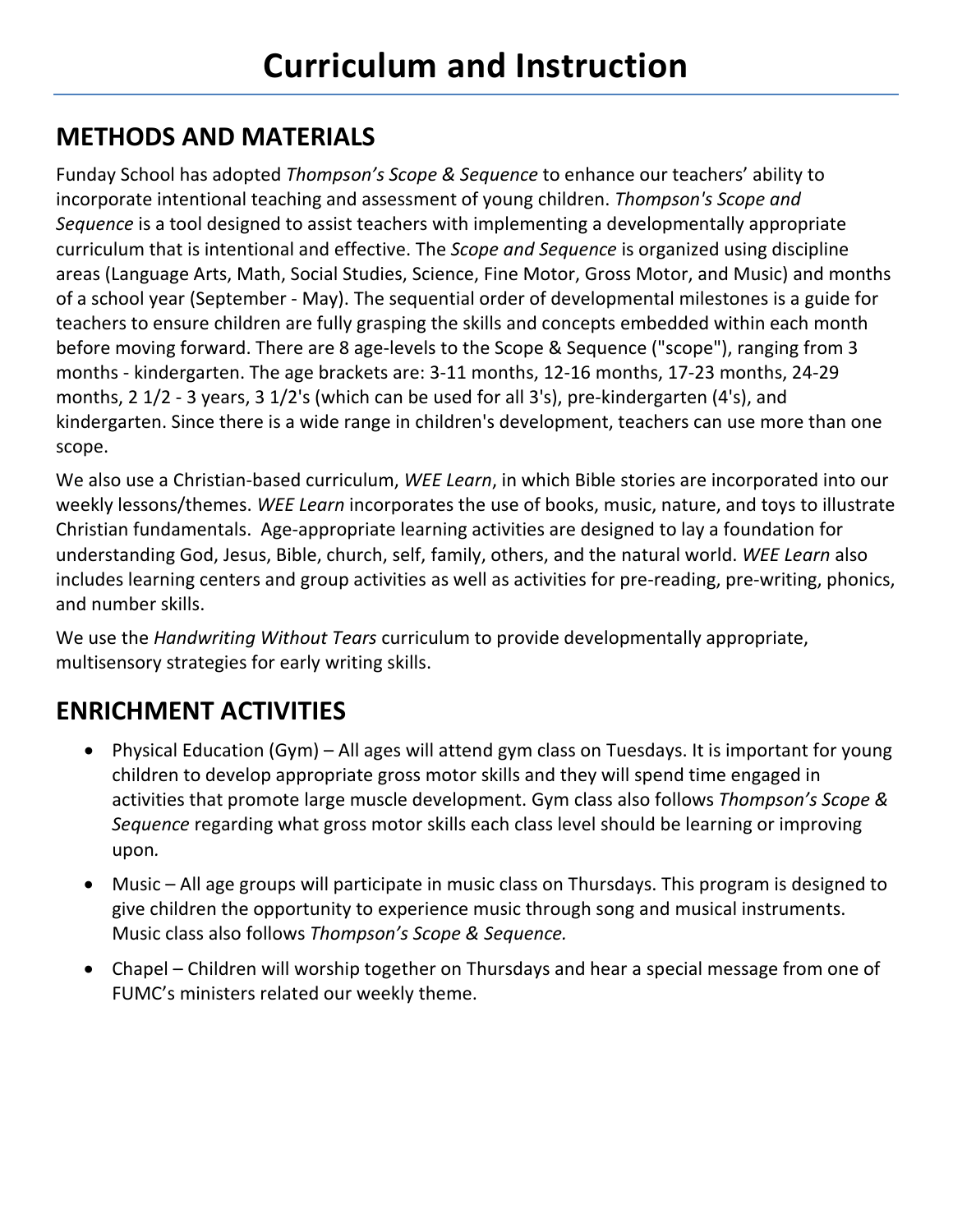#### **FUNDAY SCHOOL RULES**

- 1. Safe Body
- 2. Safe Feelings
- 3. Safe Supplies

#### **DISCIPLINE**

It is our intent to reinforce good behavior; therefore, we attempt to correct in a loving, Christian manner. We want the children to learn to be good citizens and friends, and have a school environment that they are comfortable in.

The discipline used in guiding a child must be:

- 1) Individualized and consistent for each child
- 2) Appropriate to the child's level of understanding
- 3) Directed toward teaching the child acceptable behavior and self-control

#### *Discipline Policy*

*Steps to follow when disciplining a child:*

Offense #:

- 1. **Verbal warning and redirection** Teachers speak to child using a calm, but firm voice; get down on child's level and make eye contact. Redirect student behavior using positive statements.
- 2. **Time out** Age-appropriate time out is 1 minute per year of age (ex: 3 yr. old would have 3 minutes). This will take place in a chair at the table or in a chair pulled away from the group if the class is working at the tables. If the child will not sit/stay in a chair, he or she may sit on the floor away from everyone else.
- 3. **Visit with director** The child will be brought to the office to talk with the director.
- 4. **Call parent**\* to inform them of the situation and work up a behavior plan with the parents' input.
- 5. **Parent Conference** If the behavior plan is not effective, a conference will be set up with the parents, teacher, and director to discuss possible solutions.

*\*Depending on the severity of the action, the parents may be called sooner. Such offenses may include, but not limited to, biting, hitting, or major classroom disruptions. Our goal is to ensure the safety of all our students.* 

Teachers use praise and encouragement of good behavior instead of focusing only upon unacceptable behavior. To nurture the healthy growth and development of each child, our teachers seek to use positive methods of discipline and guidance that encourage self-esteem, self-control, and selfdirection.

*Dismissal from Program –* If it is determined, after thorough evaluation, that the placement of a child would not be in the best interest of the child, the other children in the program, or Funday School staff, the parents will be informed that the school can no longer accommodate their child.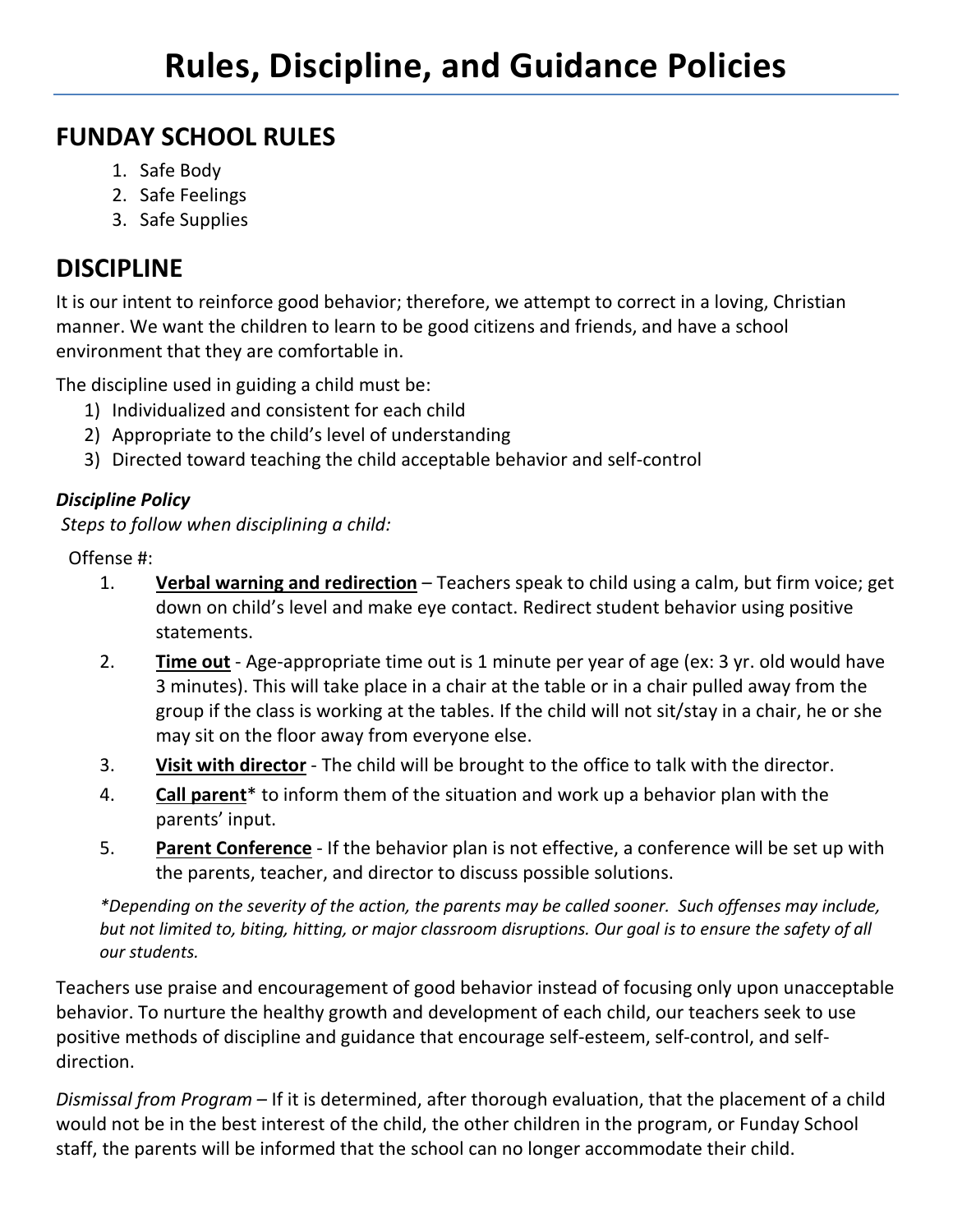#### **ILLNESS POLICY**

Every effort is made to protect your child from illnesses and disease. Your help is needed in making this effort a success.

|              | A child will not be allowed to attend class or parents<br>will be called and asked to come get their child if any |                                                    |                                                   |  |  |  |  |  |  |
|--------------|-------------------------------------------------------------------------------------------------------------------|----------------------------------------------------|---------------------------------------------------|--|--|--|--|--|--|
|              | of the following conditions are present:                                                                          | <b>Guidelines for returning a child to school:</b> |                                                   |  |  |  |  |  |  |
| I.           | If a child has a fever.                                                                                           | I.                                                 | A child must be free from fever for 24 hours      |  |  |  |  |  |  |
|              |                                                                                                                   |                                                    | without the use of fever reducing medication.     |  |  |  |  |  |  |
| Ш.           | Has a rash of unknown origin.                                                                                     | II.                                                | Child must have a release from a doctor or the    |  |  |  |  |  |  |
|              |                                                                                                                   |                                                    | rash must be gone.                                |  |  |  |  |  |  |
| III.         | Has one or more of the following:                                                                                 |                                                    |                                                   |  |  |  |  |  |  |
|              | A. Chicken Pox - slight fever; fine blisters on                                                                   |                                                    | A. Sores dry up or crust; no new blisters appear. |  |  |  |  |  |  |
|              | scalp, face, or body                                                                                              |                                                    |                                                   |  |  |  |  |  |  |
|              | B. Pink Eye - Red eyes; discharge from eyes;                                                                      |                                                    | B. Redness or discharge disappears.               |  |  |  |  |  |  |
|              | crusted eyelids.                                                                                                  |                                                    |                                                   |  |  |  |  |  |  |
|              | C. Streptococcal "Strep" Infection - Fever with or                                                                |                                                    | C. 24 hours after antibiotic treatment is begun   |  |  |  |  |  |  |
|              | without sore throat.                                                                                              |                                                    | and fever free for 24 hours.                      |  |  |  |  |  |  |
|              | D. Diarrhea - Two or more watery bowel                                                                            |                                                    | D. Symptoms are gone for 24 hours.                |  |  |  |  |  |  |
|              | movements                                                                                                         |                                                    |                                                   |  |  |  |  |  |  |
|              | E. Vomiting                                                                                                       |                                                    | E. Symptoms are gone for 24 hours.                |  |  |  |  |  |  |
|              | F. Impetigo - Small blisters that become crusted                                                                  |                                                    | F. After medicine is applied and sores are        |  |  |  |  |  |  |
|              | and contain pus.                                                                                                  |                                                    | covered.                                          |  |  |  |  |  |  |
|              | G. Body Lice - Little bugs on body; itchy scalp.                                                                  |                                                    | G. After treatment and when no bugs/eggs          |  |  |  |  |  |  |
|              |                                                                                                                   |                                                    | remain.                                           |  |  |  |  |  |  |
|              | H. Ring Worm - Itchy, scaly patches on scalp or                                                                   |                                                    | H. After medicine is applied and sores are        |  |  |  |  |  |  |
|              | body.                                                                                                             |                                                    | covered.                                          |  |  |  |  |  |  |
| $\mathsf{L}$ | Pin Worms - Itchy rectum; small white,                                                                            | $\mathbf{L}$                                       | Consult doctor for treatment; child can return    |  |  |  |  |  |  |
|              | wiggling threads on rectum/stools.                                                                                |                                                    | after treatment                                   |  |  |  |  |  |  |
| J.           | Hand, Foot, Mouth Disease                                                                                         | $J_{\star}$                                        | Child must be free from fever for 24 hours.       |  |  |  |  |  |  |
|              | K. Any other infectious diseases                                                                                  | K.                                                 | Child has been released by the doctor.            |  |  |  |  |  |  |
| IV.          | Permission of the directors if your child is                                                                      | IV.                                                | Permission of the directors.                      |  |  |  |  |  |  |
|              | under the care of a physician for any other                                                                       |                                                    |                                                   |  |  |  |  |  |  |
|              | medical conditions or illness.                                                                                    |                                                    |                                                   |  |  |  |  |  |  |
| V.           | The teacher can send a child home if                                                                              | V.                                                 | Child is feeling well, and normal behavior has    |  |  |  |  |  |  |
|              | BEHAVIOR indicates the child does not feel                                                                        |                                                    | returned.                                         |  |  |  |  |  |  |
|              | well enough to participate comfortably in the                                                                     |                                                    |                                                   |  |  |  |  |  |  |
|              | usual activities of the classroom.                                                                                |                                                    |                                                   |  |  |  |  |  |  |

If your child or any member of your household becomes ill with any contagious illness or disease (i.e., COVID-19, chicken pox, whooping cough/pertussis, etc.), we ask that you make the school aware of this so that we can notify other families, if necessary. *Please refer to our Funday School Enhanced Health Plan for the 2021-2022 school year regarding COVID-19.*

Please call the office at 972-937-4113 or send an email to fundayschool@fumcwaxahachie.org if your child will be absent from the school due to illness.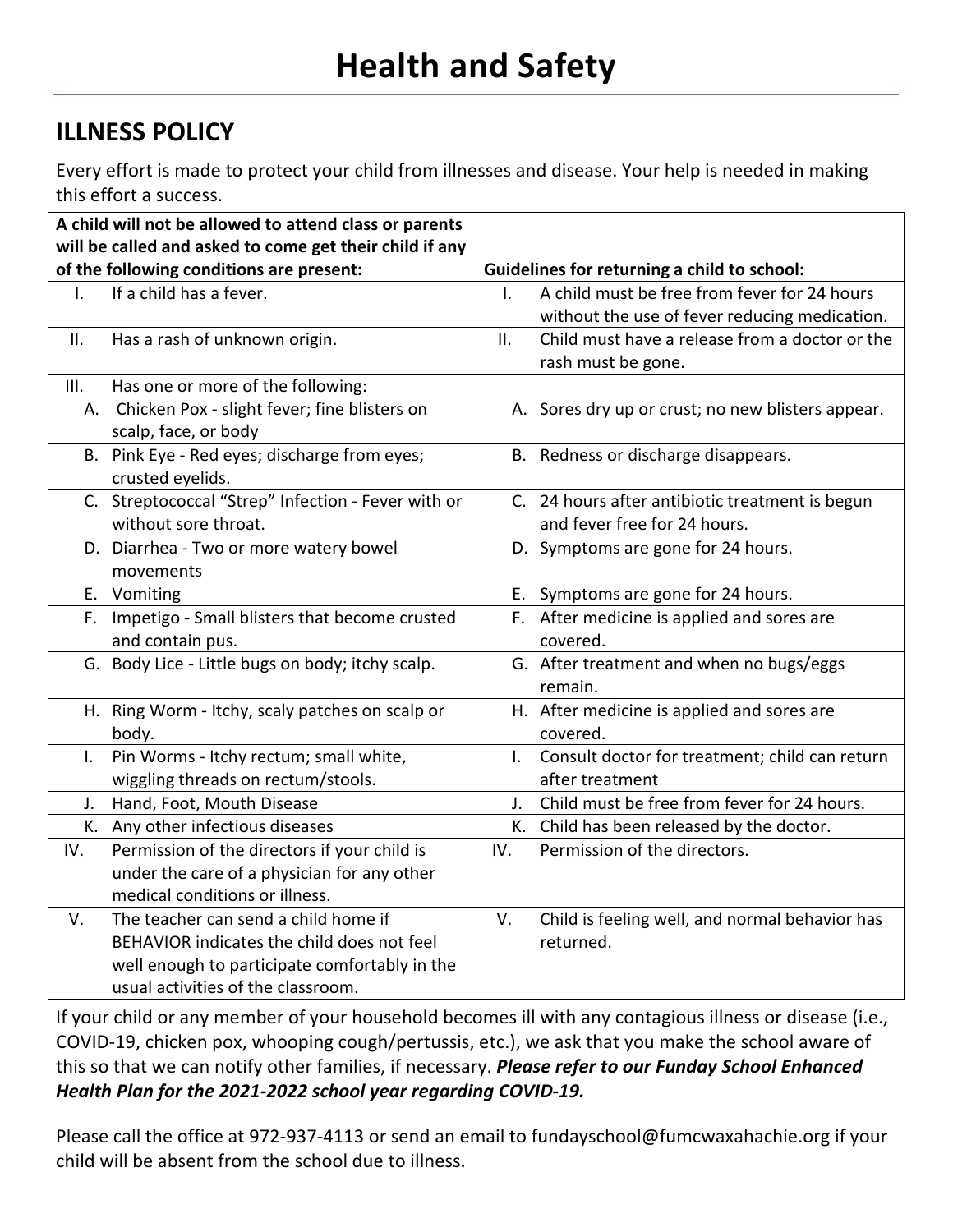# **MEDICAL EMERGENCIES**

If a child has an injury at school, an accident/incident report is completed, noting the type of injury, first aid procedures administered, and the name of the person who administered the aid. Severe injuries will be treated by Emergency Medical Technicians through local authorities. Funday School is not responsible for costs incurred because of medical and/or dental emergencies.

#### **MEDICATION**

No medication will be given at Funday School. If your child is on medication, please give it to them before coming to school.

### **ALLERGIES**

All allergies to medication and/or other substances, including environmental must be stated on the emergency and medical forms.

Texas State law requires that we have a signed note from your physician stating any food allergies that your child may have describing the nature of the potential reaction and the necessary emergency response. If your child has allergies to food, please provide a daily snack and advise teachers.

#### **SNACK**

Funday School will provide a snack each morning. Snack time is a special part of the day for our students, not only for keeping away hunger pains but as an opportunity to teach manners and independence. Keeping in mind that this is a snack and not a meal, each student will receive a serving of the designated school snack and will be allowed a second helping if they request it.

Please send a drink or water bottle for your child during snack time.

# **LUNCH**

Your child will need to bring a nutritious lunch and drink every day in a lunch box or bag marked with his/her name. We ask that you limit junk food. Please do not send sodas. Please provide bite-sized food that children can eat by themselves. Do not send food that needs to be warmed or refrigerated. A cold pack works well in a lunch box if food needs to stay cold.

For younger children, we ask that you provide any bottles or sippy cups that they will need during the day.

# **REST TIME/NAP TIME**

All students will have a rest time after lunch. The amount of rest time allocated will vary by class ages. Children are expected to rest quietly so as not to disturb others. Children younger than 12 months old will sleep in cribs. We will provide and clean sheets for the cribs. For all other children, please send nap mats in a self-contained bag (plastic trash bag or tote that completely covers all sides of the mat). Nap mats will be sent home the last day of class every other week for washing. *Policy subject to change.*

Please send any special items or blankets you would like to come home each night in the child's school bag, separate from the nap mat.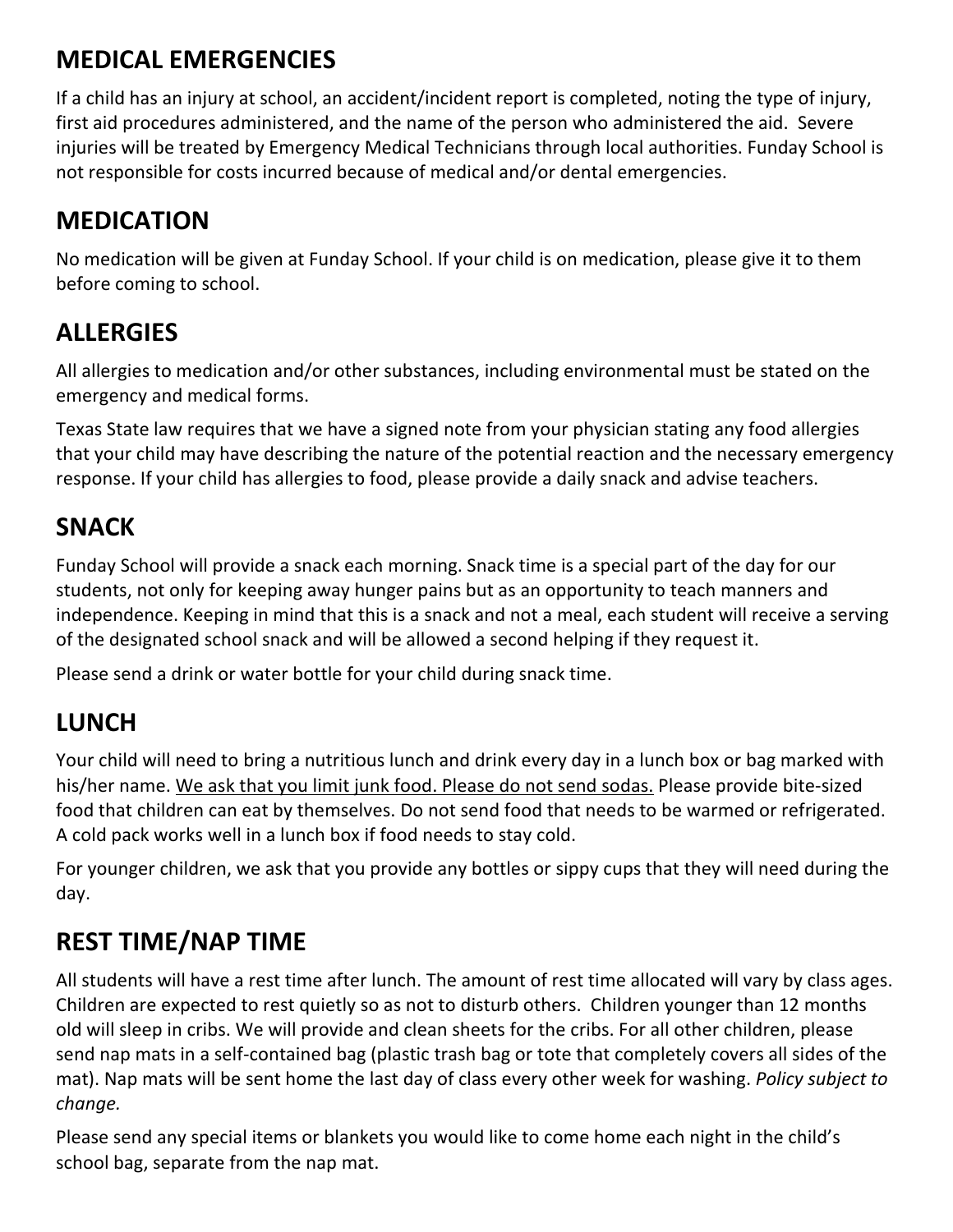# **OUTDOOR PLAY**

Outdoor time is an integral part of the day at Funday School. Children spend approximately 30 minutes outside on the playground, weather permitting. Children should dress appropriately for the weather. Please label all coats, hats, gloves, etc. with your child's name. Insect repellent and sunscreen should be applied by a parent before program hours. Shaded play areas are available.

On days when children cannot go outside due to weather, opportunities for large motor activities within the building will be provided. Classes may also choose to do sidewalk activities under the awning if it is safe to do so.

# **DIAPERS**

Wipes are provided in the classrooms, but diapers must be brought from home. If your child wears diapers, please supply enough diapers for the day. If you prefer, you can bring several days' worth, and we will be glad to store them for you. In following the national health standards recommended for childcare centers, no cloth diapers will be used at Funday School. If cloth diapers are used at home, the child must be in a disposable diaper at the time that he/she is dropped off for care. If you prefer your child use a certain brand of wipes, please provide those for the teachers to use.

### **TOILET TRAINING**

A child is considered toilet trained (urination and bowel movements) when he/she:

- Can anticipate the urge to use the toilet; and
- Communicate that need to their teachers
- Control the urge and get to the toilet on time
- Pull down his/her pants
- Use the toilet
- Pull up his/her pants
- Wash up after him/herself

All children entering 3s classes (Lions and Shepherds) and Pre-K classes (Samaritans and Disciples) are required to be toilet trained, including during nap time. Children must be willing to go to the bathroom and try to potty when asked by their teacher.

# **FIRE, TORNADO, & LOCKDOWN SAFETY**

Fire, tornado, and lockdown drills will be conducted throughout the school year. Our teachers will help your child understand the need to practice these drills for their safety.

# **EVACUATION**

Should the need arise to leave our premises, staff will escort children to our emergency evacuation site. We have an offsite evacuation agreement with WISD. Parents will be contacted as soon possible via text message.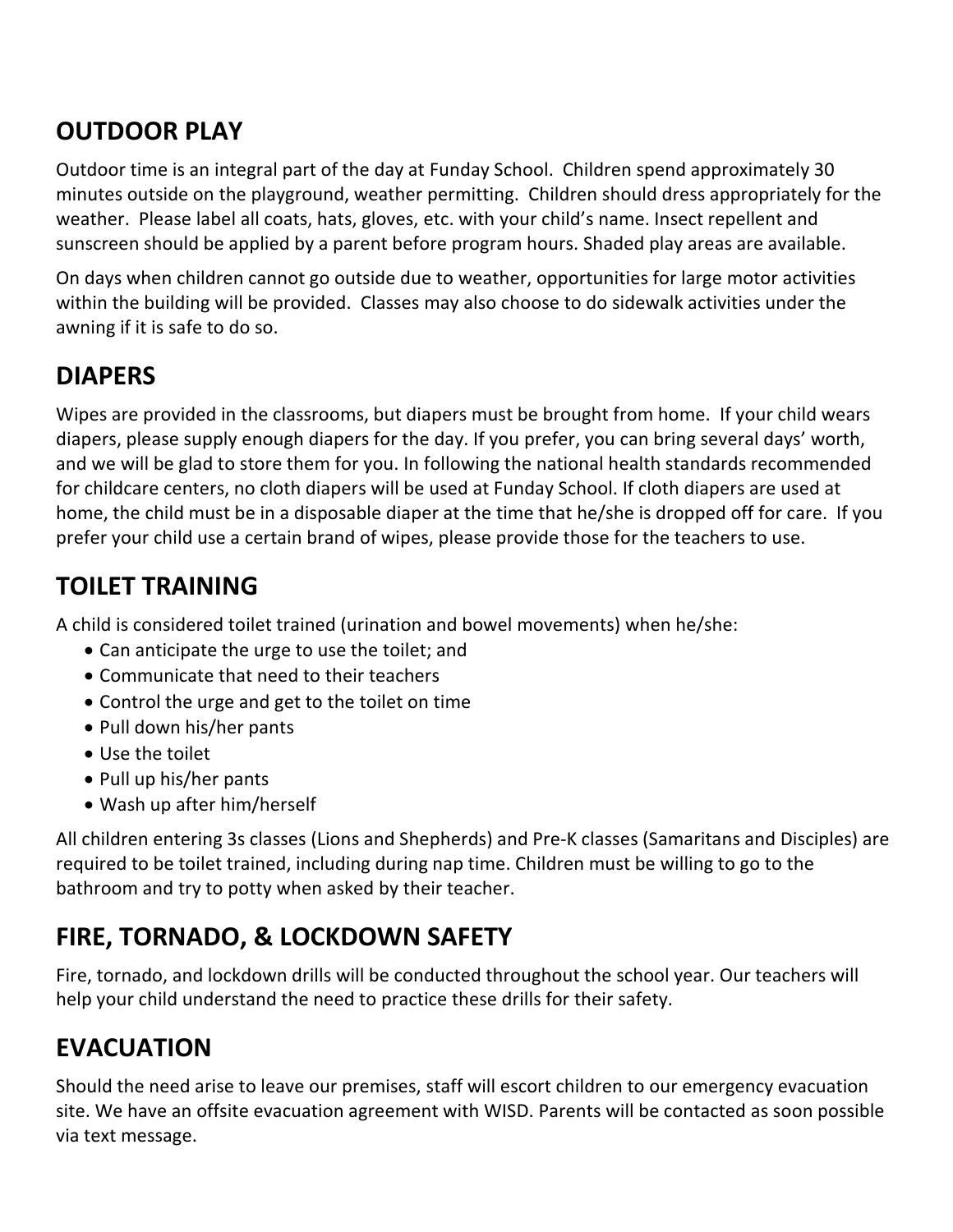#### **WHAT TO WEAR**

Children should come to school clean and with diapers changed. Please send your child in washable play clothes that may get dirty, as this will allow for more freedom for his/her busy day at school. We do go outside in cold weather, so please dress your child accordingly.

Tennis shoes/sneakers must be worn by all children and are required when using the FUMC gym and much safer when your child is running and climbing outside, participating in music and gym. Boots, flip flops, Crocs, and sandals are discouraged. Our playground has mulch and gravel, which becomes bothersome if children are not in proper shoes.

All children should have a change of clothing appropriate for the season, including diapers/underwear and socks placed in a plastic bag and left in her/her backpack for emergencies and accidents. Even if your child is toilet trained, please include a change of clothes in his/her backpack for any unforeseen messes or accidents.

### **WHAT TO BRING TO SCHOOL**

Anything brought from home must be labeled with your child's name, including bedding, coats, lunchboxes, cups/bottles, and backpacks.

- Backpack
- Change of clothes (including undergarments for older students)
- Lunch with drink
- Nap mat (for 12 months and older)
- Diapers for children not yet toilet trained

# **WHAT NOT TO BRING TO SCHOOL**

- Toys (unless requested by the teachers for a special activity)
- Medicine
- Any valuables

# **COMMUNICATION**

Funday School believes in open communication between parents and teachers. Parents are encouraged to bring their questions and concerns about their child's class, program policies, curriculum, etc. directly to the classroom teacher or directors. We appreciate your input.

Parents will be informed of classroom activities through Procare, email, messages, notes, newsletters, and calendars from each classroom teacher. It is important that you check your child's bag daily and read all notices that are sent home. Information, including any policy changes, from the Funday School office will come through email and Procare.